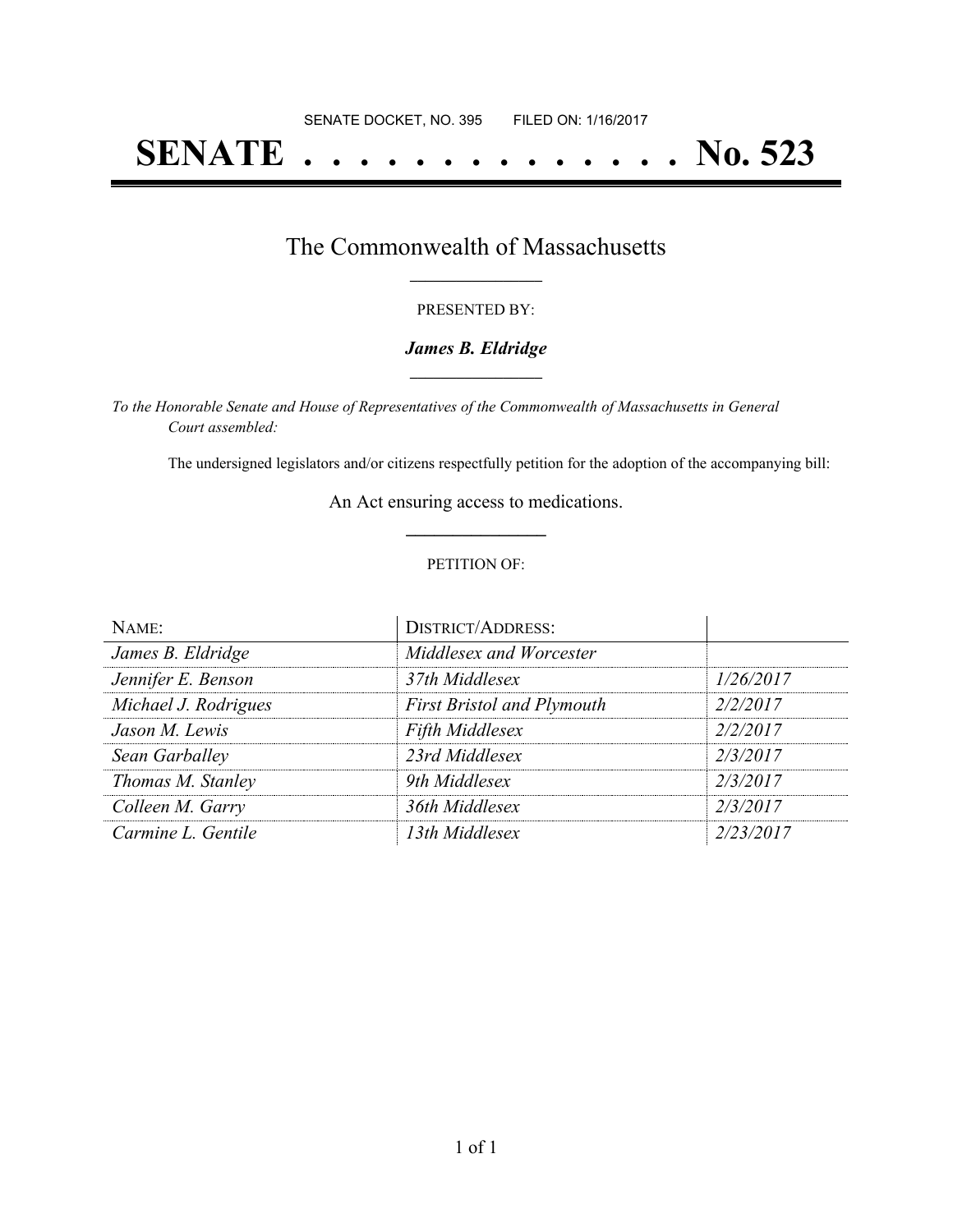# SENATE DOCKET, NO. 395 FILED ON: 1/16/2017 **SENATE . . . . . . . . . . . . . . No. 523**

By Mr. Eldridge, a petition (accompanied by bill, Senate, No. 523) of James B. Eldridge, Jennifer E. Benson, Michael J. Rodrigues, Jason M. Lewis and other members of the General Court for legislation to ensure access to medications. Financial Services.

## The Commonwealth of Massachusetts

**In the One Hundred and Ninetieth General Court (2017-2018) \_\_\_\_\_\_\_\_\_\_\_\_\_\_\_**

**\_\_\_\_\_\_\_\_\_\_\_\_\_\_\_**

An Act ensuring access to medications.

Be it enacted by the Senate and House of Representatives in General Court assembled, and by the authority *of the same, as follows:*

| $\mathbf{1}$   | SECTION 1. Section 3B of chapter 176D of the General Laws, as appearing in the 2014         |
|----------------|---------------------------------------------------------------------------------------------|
| 2              | Official Edition, is hereby amended by inserting after the word "network" in line 70, the   |
| 3              | following sentence:-                                                                        |
| $\overline{4}$ | A carrier shall not prohibit the dispensing of specialty drugs as defined by this section   |
| 5              | that are included in its pharmaceutical drug benefits to insureds by a non-network pharmacy |
| 6              | provided that the pharmacy is able to provide the special handling, administration and      |
| $\overline{7}$ | monitoring requirements of the specialty drug.; and                                         |
| 8              | said section 3B, as so appearing, is hereby further amended by inserting, after the word    |
| 9              | "process" in line 119, the following sentence:-                                             |
| 10             | The term "specialty drugs" shall mean prescription medications that require special         |
| 11             | handling, administration or monitoring.                                                     |
|                |                                                                                             |